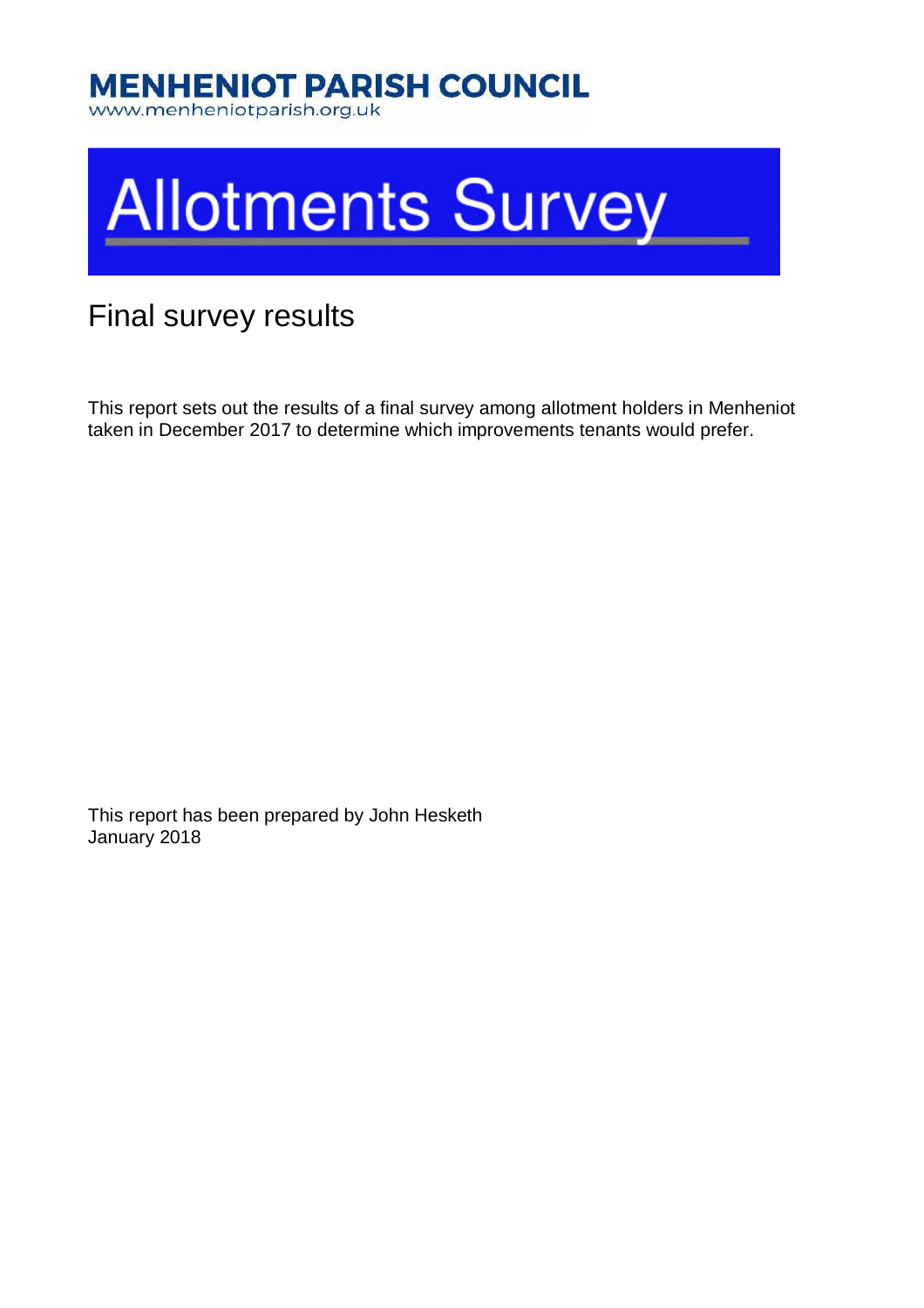## **Background**

In October 2017, the parish council undertook a survey to gauge the level of interest among allotment holders for additional facilities to be made available to them.

Results of the survey were published in December 2017 and identified that tenants expressed interest in the council providing a permanent extra water supply, an occasional skip for the disposal of garden waste and provision for pruning trees that bordered on the allotment site.

Allotment holders were then surveyed for a final time to determine what specific services they would most like to see and what level of rental increase would be affordable.

#### **Headlines**

At the close of the second survey on 22 December 2017, the council had received replies from tenants representing 16 plots. This was equivalent to 100% of the plot holders who had taken part in the original survey.

**Most of the people who completed this survey showed a clear preference for an additional water supply that would include a 60 gallon holding tank that would be funded by a one-off payment of £10 that would be included in their annual rent due in January 2018.** 

#### Next steps

The parish council will discuss this report at its next meeting on 18 January 2018 and decide if they accept the findings and what action to take next.

Option 1 Water supply Accept or reject the majority opinion to install an extra water supply in the allotment.

Option 2 Water supply Accept or reject the majority opinion to purchase a 60 gallon capacity holding trough.

Option 3

Funding

Accept or reject a proposal to levy a one-off payment of £10 in addition to the annual plot rental of £12.

#### Stay connected

The Parish Council makes regular postings on its Facebook and Twitter feeds to keep residents informed of news in the parish. Our website is the main resource for all the information we accumulate through our work. Please follow us to keep up to date.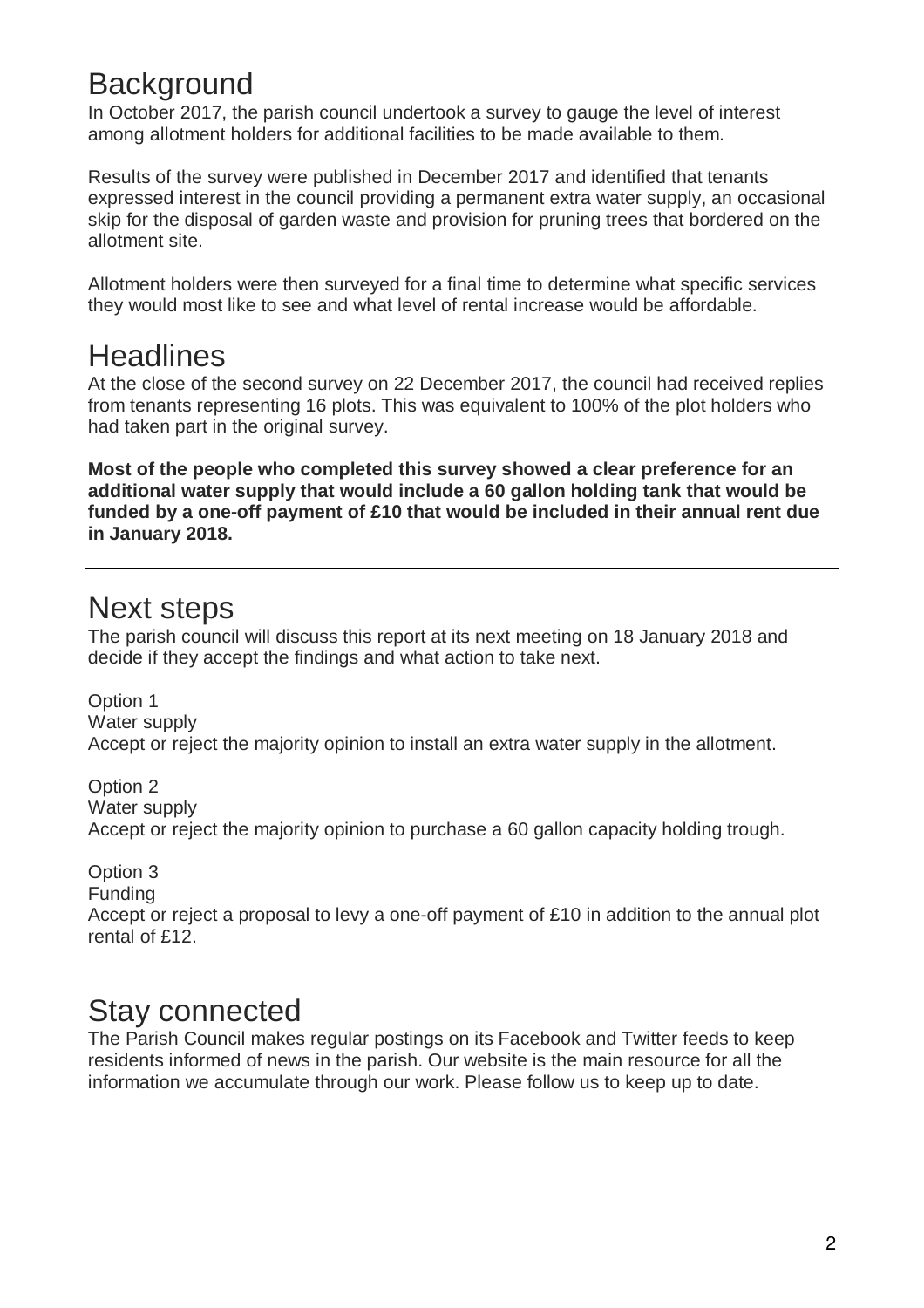## Please choose one of the following options: water supply and/or trailer for garden waste.

The most popular choice for all respondents (65%) was for the council to install an extra water supply at the top end of the allotments.

The second choice was for a skip to be installed once or twice a year for the disposal of garden waste. This was chosen by 35% of people replying.

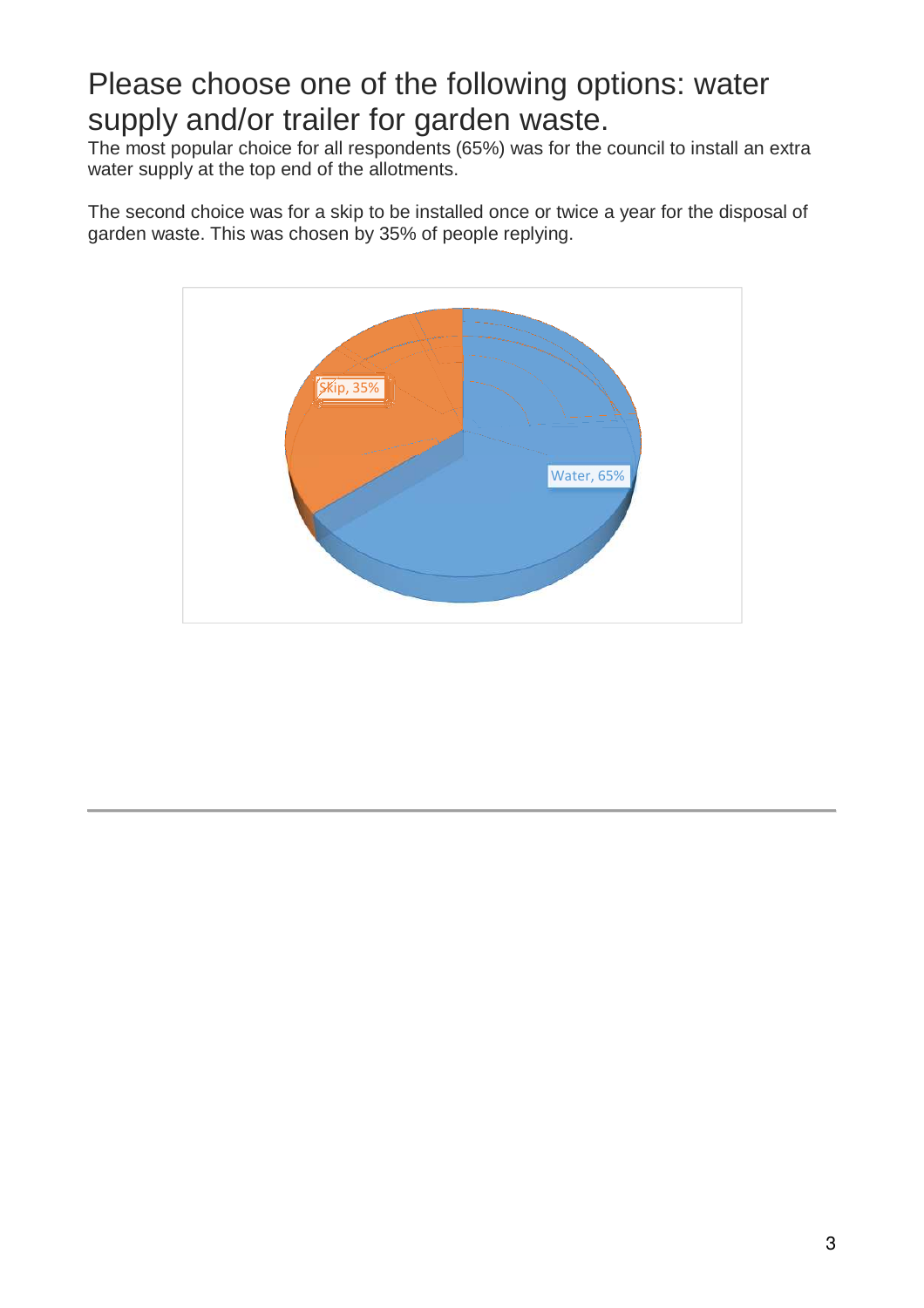## Do you want a water supply with either 12gal trough or 60gal trough? The additional one-off charge for this would be either £8 or £10 respectively, and payable in January 2018.

Of those people requesting an extra water supply, the majority (73%) preferred to have a larger trough installed by the water outlet and would make one off extra payment of £10 in addition to their annual rental

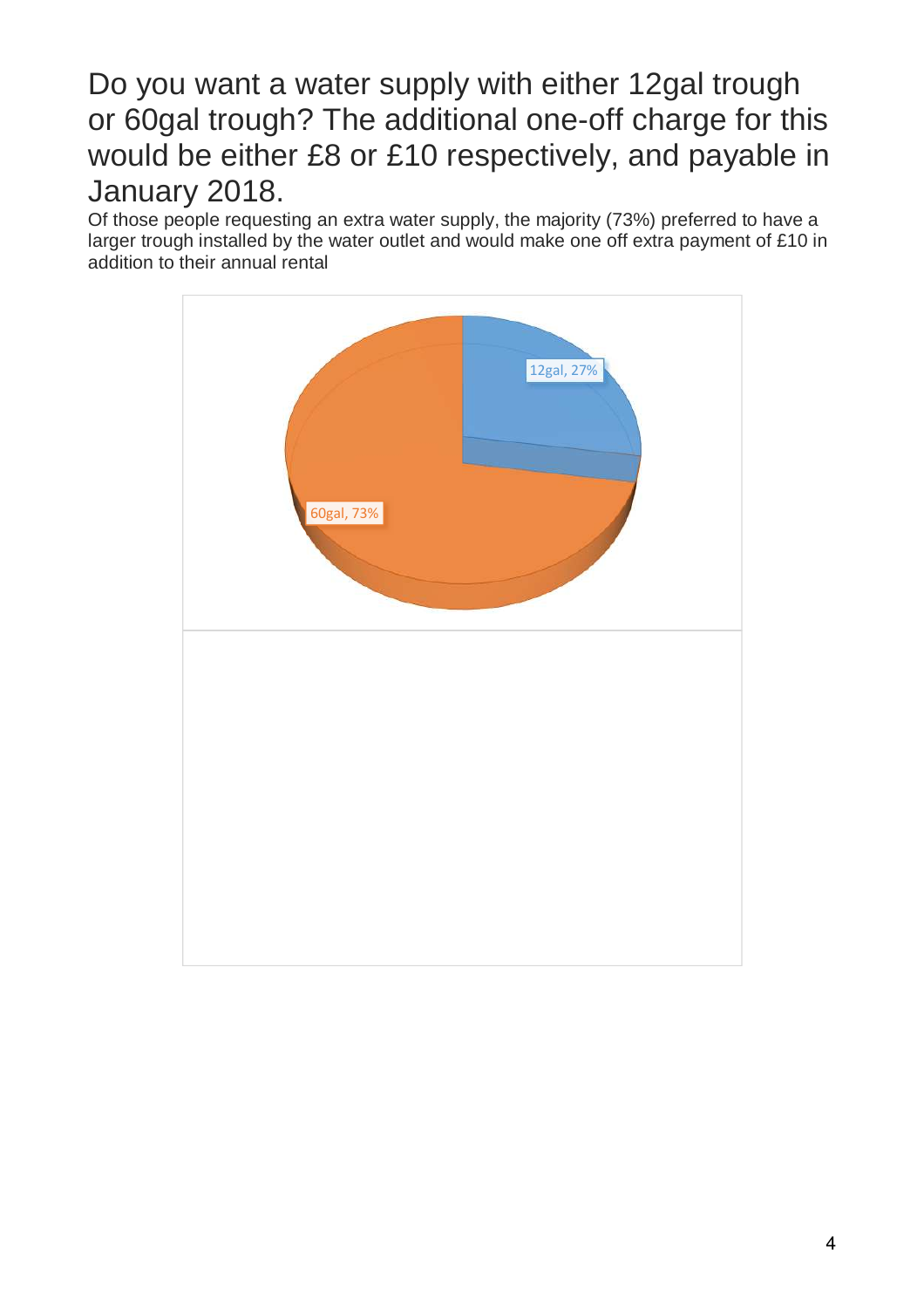| <b>Comment</b>                                                                                                                                                                                                                                                           | <b>Response</b>                                                                                                                                                                                                                                                                                                                                                           |
|--------------------------------------------------------------------------------------------------------------------------------------------------------------------------------------------------------------------------------------------------------------------------|---------------------------------------------------------------------------------------------------------------------------------------------------------------------------------------------------------------------------------------------------------------------------------------------------------------------------------------------------------------------------|
| Better access to the site with a<br>wheelbarrow would be beneficial for all.<br>Just a path with hard standing/gravel<br>would make it easier to bring compost<br>from the road to the plots.                                                                            | Your suggestion came in too late to be<br>included in the first survey we carried<br>out in October 2017 otherwise we could<br>have included it in the consultation.<br>However, the council can look to the<br>cost of making this improvement and<br>may be able to fund it from any small<br>surplus it might have after the water<br>installation has been completed. |
| Where would the additional water<br>supply be situated? If it is going to be<br>'almost' the same distance, then it<br>would make very little difference to me.                                                                                                          | We will consult with plot holders before<br>making a final decision as to final<br>location.                                                                                                                                                                                                                                                                              |
| The current water supply is adequate<br>for use and I only use it during the<br>spring to water seedlings in, other than<br>that what is there is nice to have<br>available should I need it. I cannot see<br>the need for additional supplies within<br>the allotments. | The parish council has responded to<br>requests from plot holders for<br>improvements to be made to the<br>allotments. In our survey, the majority<br>choice was for an extra water supply<br>that would be funded by a one-off<br>payment. This will potentially benefit all<br>current plot holders and any new ones<br>taking up fresh tenancies.                      |
| Not interested in paying a one off<br>payment of either £8 or £10 for a water<br>supply. Although I am not close to the<br>water trough, (not quite the furthest<br>away but close), I have my own source<br>on the allotment - bath and tanks.                          | Please see the answer above.                                                                                                                                                                                                                                                                                                                                              |
| Would it not be an idea to ask Rob<br>Craig to neaten the hedging up as a one<br>off on the boundary?<br>You are asking for a lot of money to put<br>another water source on the allotments<br>would not money be better spent in<br>tidying the hedges?                 | Any expenditure made on the<br>allotments has to be funded by income<br>from the plot holders. The option to<br>charge extra to neaten the hedging was<br>the least popular choice in our first<br>survey.                                                                                                                                                                |
|                                                                                                                                                                                                                                                                          | People responding to the survey have<br>made their wishes clear by asking for an<br>additional water supply. The cost of<br>installing the water supply was arrived<br>at by asking two companies to quote for<br>the work: the recommendation is that<br>councillors accept the lower quote.                                                                             |